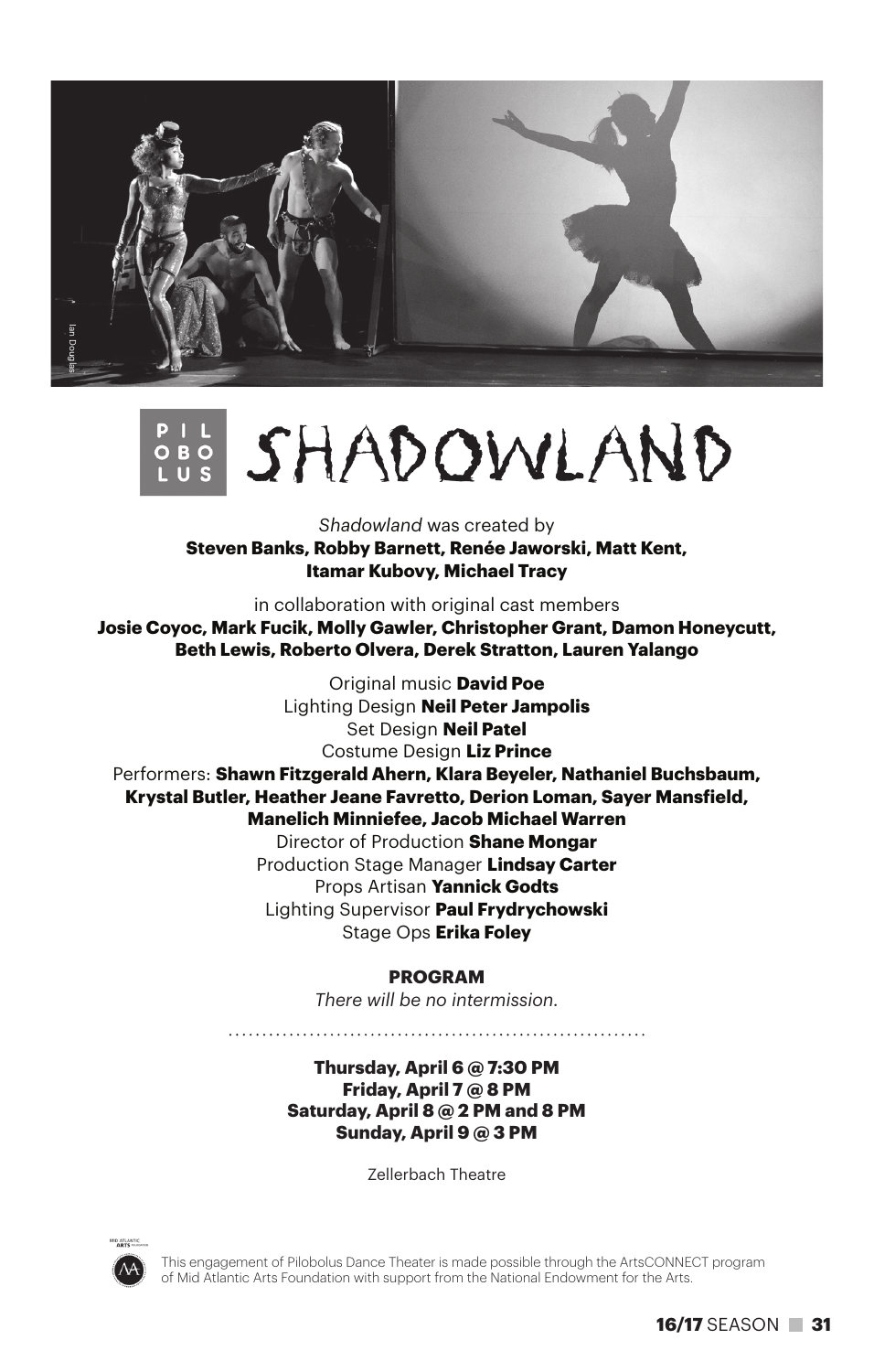# Program notes

# *Shadowland* **Origins**

Pilobolus has used a signature collaborative creative process, a weight-sharing approach to partnering and a shape-shifting perspective to create sculptural body creations since their inception in 1971. They are always hungry to try new things. In 2006, they created a television advertisement for Hyundai in which they made a car with human bodies, a single light source and a screen. A few months later, Pilobolus was asked to make live iconic film images in moving shadow live at the *79th Annual Academy Awards* ceremony. A new style of shadow-theater was born.

Their appetite for experimenting in a new medium had been whetted. In 2009, after much experimentation, Pilobolus decided to use shadow-theater to develop a story about growing up, creating their first evening-length narrative dance, *Shadowland*. The show is not exclusively a work of shadows; athletic choreography takes place both in front of and in back of the screen, using a handmade, DIY-kind-of multimedia to create illusions and tell its tale.

Pilobolus created *Shadowland* with two brilliant collaborators: Steven Banks, the head writer for the animated series *SpongeBob SquarePants*, and David Poe, the American musician, producer and film composer. Many different dancers, designers, artisans, technicians, international promoters and agents have contributed to *Shadowland's* journey through 32 countries around the world. Pilobolus, in collaboration with NYU Skirball Center for the Performing Arts, presented the U.S. premiere of *Shadowland* in November 2015.

## **The Story**

Night. A teenage girl prepares for bed. As she falls asleep, the wall of her room mysteriously starts to spin, trapping her on the other side—a transfigured body stuck in the land of shadows. Unable to escape, the girl sets off on a journey of discovery. Strange creatures appear along the way—at once comic and evil, threatening and seductive. With Pilobolus' acrobatic movement, the humor of cartoons and the heart of a love story, *Shadowland* celebrates the power of dreams to help us discover who we're born to be.

# ABOUT THE Artists

# **Pilobolus Dance Theater**

Pilobolus is a rebellious dance company. For 45 years, Pilobolus has tested the limits of human physicality to explore the beauty and the power of connected bodies. They continue to bring this tradition to global audiences through post-disciplinary collaborations with some of the greatest influencers, thinkers and creators in the world. Now, in a digitally driven and increasingly fractured landscape, Pilobolus also reaches beyond performance to teach people how to physically connect through group movement and designed, live experiences. They bring their decades of expertise in telling stories with the human form to help diverse communities, brands and organizations maximize group creativity, solve problems, create surprise and generate joy through the power of nonverbal communication.

Pilobolus has created and toured over 120 pieces of repertory to more than 65 countries. They currently perform their work for over 300,000 people across the U.S. and around the world each year. In the last year, Pilobolus was featured on NBC's *TODAY Show*, MTV's *Video Music Awards*, ABC's *The Chew* and the CW Network's *Penn & Teller: Fool Us*. Pilobolus has been recognized with many prestigious honors, including a TED Fellowship,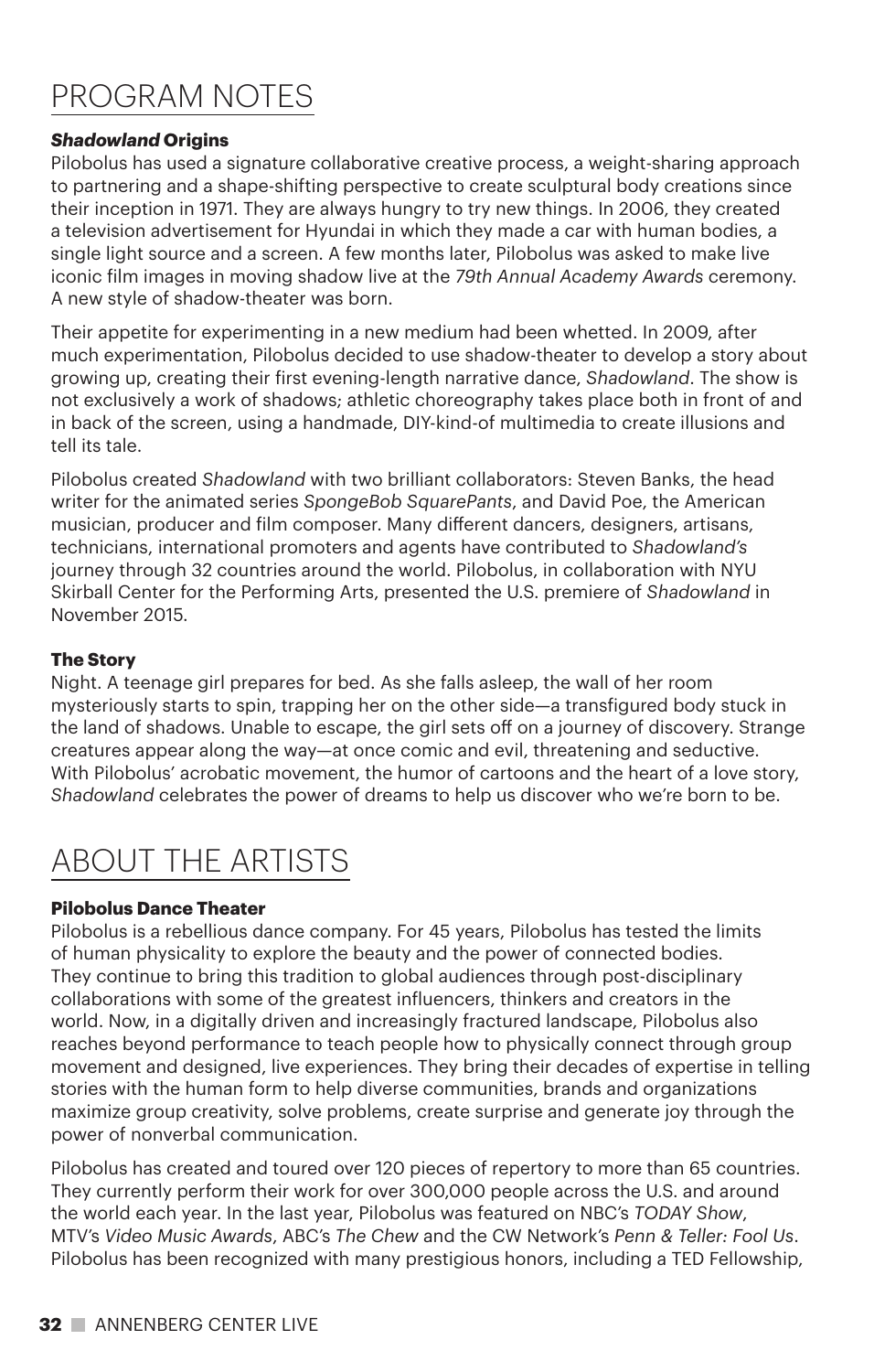a 2012 Grammy® Award Nomination and several Cannes Lion Awards at the International Festival of Creativity. In 2015, Pilobolus was named one of Dance Heritage Coalition's "Irreplaceable Dance Treasures".

Want more Pilobolus? Learn new skills for facilitating group creativity and forming genuine human connection by registering for one of their five-day workshop intensives in their beautiful Northwestern Connecticut studio next summer. Pilobolus loves working people with no experience in dance, and older adults, too. The workshops include special programming for dance and theatre teachers, and also a Kids Camp. July 11–August 4, 2017. Find more information at pilobolus.org.

Pilobolus.org facebook.com/PilobolusDance instagram/Pilobolus twitter/Pilobolus #pilobolus

#### **Cast**

#### **Shawn Fitzgerald Ahern** (Dance Captain)

Shawn grew up in Dublin, New Hampshire. He made his dancing debut at age three, enthusiastically jumping around on the living room couch in his tighty-whiteys to the sound of the B-52s. Since then, he has studied in Austria and in the granite state, and graduated magna cum laude from Keene State College as a theatre and dance major under the mentorship of William Seigh. Shawn owes his passion for movement and for learning to his family, as well as the inspired instructors at KSC and the American Dance Festival. He thanks you for sustaining the arts, and he thanks his family from the bottom of his heart for all of the unending support and love they bring into his life. Shawn joined Pilobolus in 2010.

#### **Klara Beyeler** (Dancer)

Klara comes from South West France. She started dancing at age six and has trained in many different styles, while gradually starting to teach and choreograph as well. At 21, she graduated with a degree in philosophy and headed for New York City to study at the Broadway Dance Center. She started to dance for Cecilia Marta, Battery Dance, Enforced Arch, Artichoke Dance and Eva Dean Dance. She joined Pilobolus in 2013 and is grateful and excited to be a part of the *Shadowland* cast.

#### **Nathaniel Buchsbaum** (Dancer)

Nathaniel was born in Pittsburgh, PA, and realized his love for movement while attending high school in Florida. He worked as a guest artist with the Tallahassee Ballet and in 2011, graduated from Florida State University with a BFA in dance. Nathaniel has had the pleasure of working with KineticArchitecture, Amalgamate Dance Company, Gerri Houlihan, Martha Clarke, Brian Brooks Moving Company and Doug Elkins. His choreography has been featured in the NewGrounds Dance Festival and the Five By Five event in Tampa, Florida, and the Amalgamate Artist Series in New York. Nathaniel is honored to have joined Pilobolus' *Shadowland* in 2012.

#### **Krystal Butler** (Dancer)

Krystal began her dance training at Duke Ellington School of the Arts in Washington, D.C. under the direction of Sandra Fortune. Butler moved to New York City and graduated from Long Island University. She has received scholarships and completed summer programs at the Ailey School, ADF, Earl Mosley Institute for the Arts and Arke' Danza. Krystal was a member of INSPIRIT, a dance company and Forces of Nature Dance Theater. She has toured in Senegal with the theatre company Art Creates Life, performing in the play,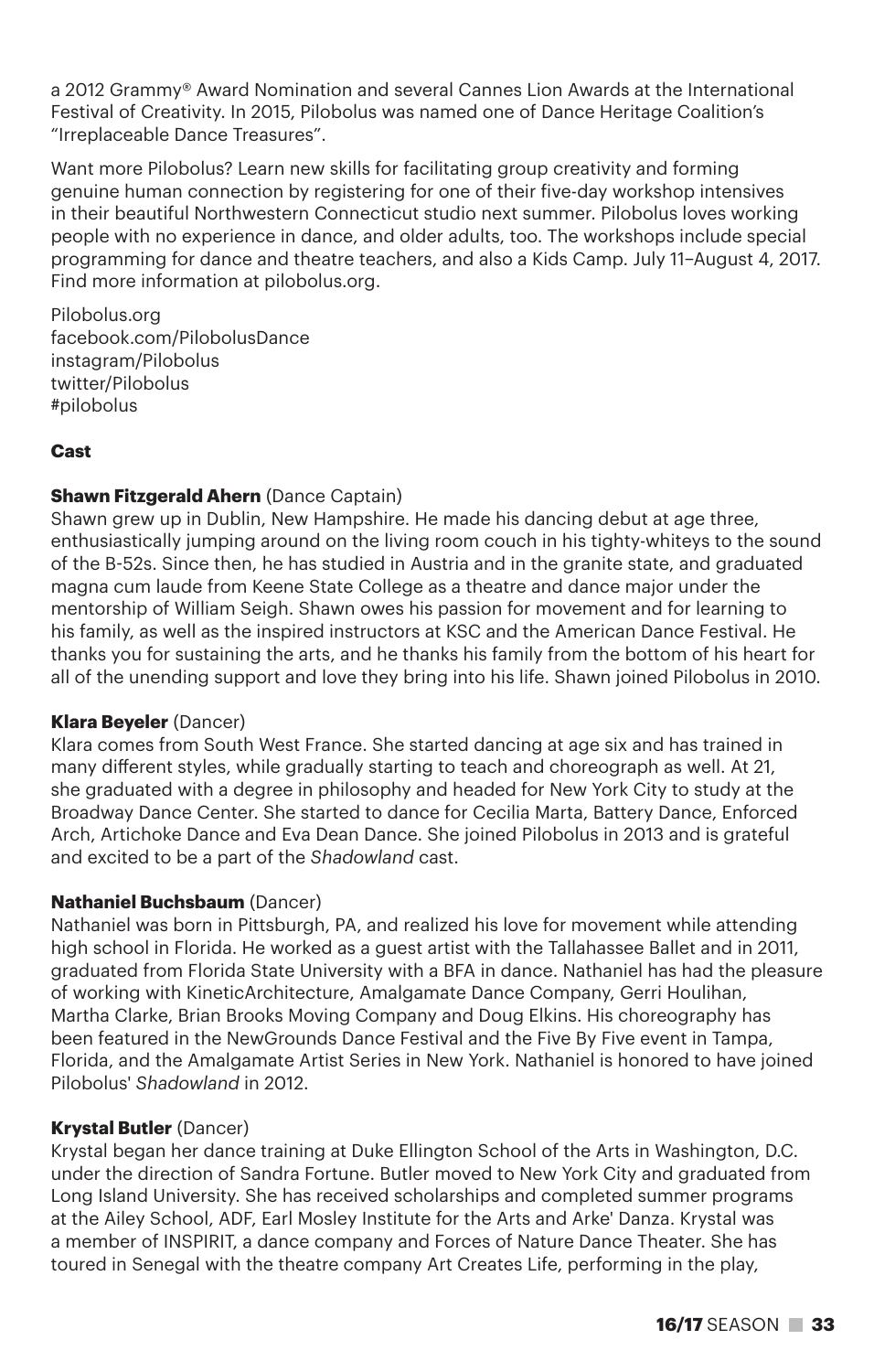*Junkanoo*, and also toured in Europe in the show *MAGNIFICO* produced by Andre Heller with choreography by Pilobolus. She has been a member of Pilobolus since 2011, spending three years touring *Shadowland* and is now in her second year with Pilobolus Dance Theater.

# **Heather Jeane Favretto** (Dog Girl/Dancer)

Heather grew up in New Jersey where her hyperactivity as a child drove her parents to place her in dance classes. Sixteen years later, she received her BFA in dance from Rutgers University and was awarded the Dance Express Honor for four years of consistently outstanding choreography. Upon graduation, she worked for Douglas Dunn and Dancers, Cleo Mack Dance Project and Naganuma Dance. She first joined Pilobolus in 2010 to work on a musical adaptation of *James and the Giant Peach* at Goodspeed Operahouse. Other favorites with Pilobolus include: *Radiolab Live: In The Dark*, a collaboration with WNYC radio moguls (and personal heroes) Jad Abumrad and Robert Krulwich, and best of all, *Shadowland*! She joined the cast in 2012 and has been having a blast ever since!

## **Derion Loman** (Dancer)

Derion was born in Fairfield, California. His interest in dance came from his involvement in color guard, where he toured with the World Championship Blue Devils Drum and Bugle Corps. Derion started dancing his sophomore year of college and graduated in 2012 with a BA in psychology and a BFA in dance from the University of California Santa Barbara. He was also a pioneer member of BHdos, Ballet Hispanico's Second Company, where he performed at a variety of events and venues including Symphony Space Theatre, The FBI and The Presidential Inauguration. He started with Pilobolus as the company's first-ever Dancer Apprentice and was cast as a full-time company member in 2014. Derion would like to thank his colleagues, mentors, friends, family and you, the audience, for allowing him to cultivate and share his artistry.

## **Sayer Mansfield** (Dancer)

Sayer grew up north of Boston, Massachusetts and received her classical training with the Royal Academy of Dance, Boston Ballet and Joffrey Ballet schools. Sayer began her modern dance training in high school at Phillips Academy Andover, working and performing with the Mark Morris Dance Group and the José Limón Dance Company. She studied at the Laban Conservatoire for Dance in London and at the Salzburg Experimental Academy of Dance in Austria, and received her BFA in dance from the Tisch School of the Arts at New York University, graduating in 2014. Sayer joined Pilobolus Dance Theater in 2014, first as an apprentice, and later as a part of the cast during the creation of *Shadowland 2*.

## **Manelich Minniefee** (Dancer)

Manelich was raised in North Carolina by a family of artists. His mother is an actress and his father and younger brother are both musicians. Manelich was first introduced to modern dance and to Pilobolus as a student at the American Dance Festival in 1998. He attended high school at the North Carolina School of the Arts where he graduated in 2000. He attended NYU's Tisch School of the Arts on a full scholarship and graduated with a BFA in 2003. Manelich has had the pleasure of performing works by choreographers such as Gerri Houlihan, Sarah Hook, Alwin Nicholais, Trisha Brown, Nacho Duato and José Limón. He first joined Pilobolus in 2004, touring and creating work with the company for five years, and has continued to work with Pilobolus on creative projects including the 2014 production of Shakespeare's *The Tempest*, co-directed by Teller and Aaron Posner.

## **Jacob Michael Warren** (Dancer)

Jacob was born in San Francisco, CA and raised in Boston, MA where he began tap dancing. Tap gave way to ballet and modern dance, and in 2009, Jacob graduated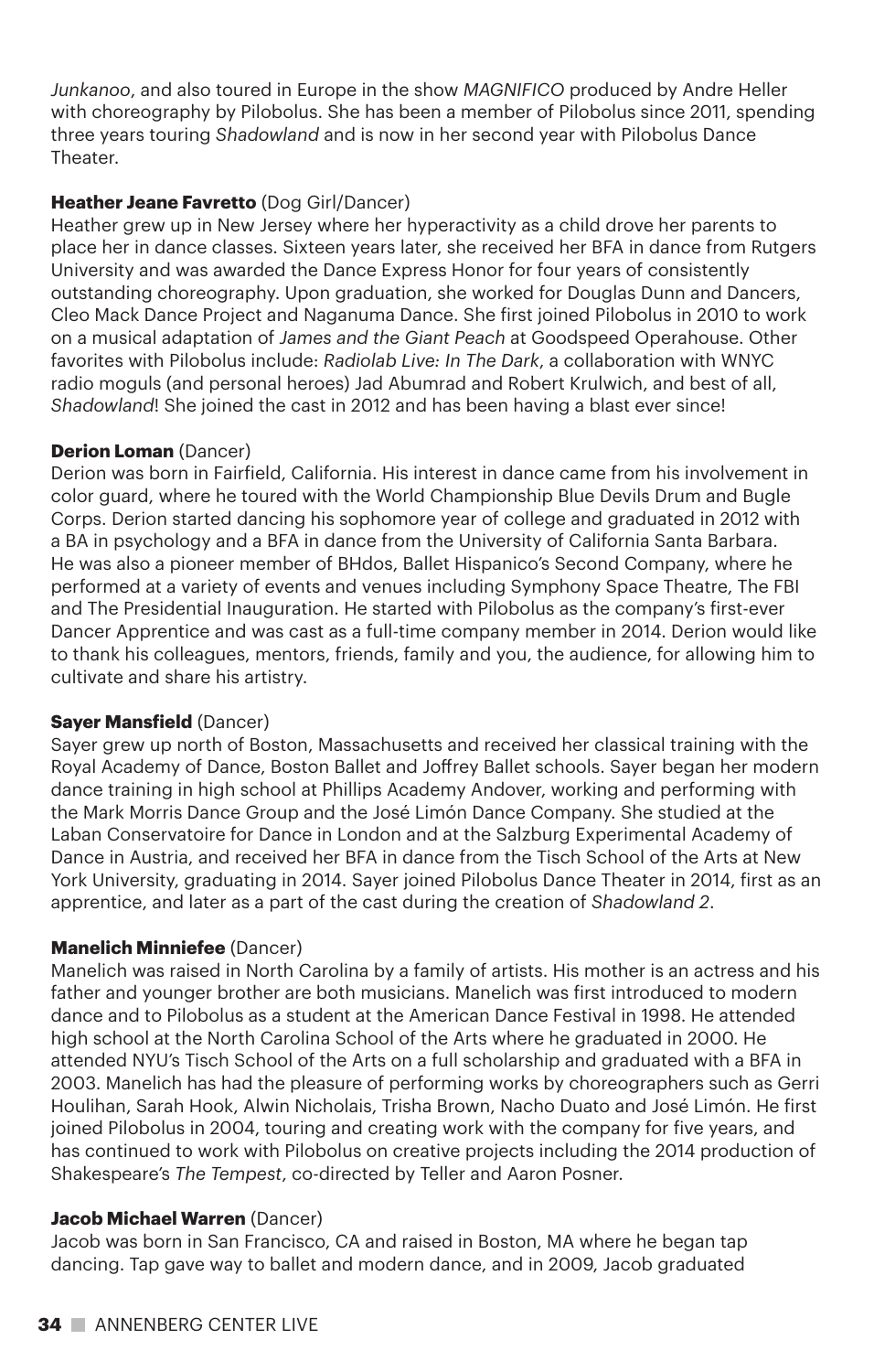from Marymount Manhattan College with a BFA in dance. Since graduation, Jacob has performed in New York and around the world with Armitage Gone! Dance, The Steps on Broadway Ensemble, TakeDance and Pilobolus' *Shadowland*. He has done multiple film, musical and theatrical projects including *Wind & Tree*, a film by Abe Abraham, and *Promise*, an experimental theatre piece with Chris D'Amboise and Jed Bernstein. Jacob is also a dedicated musician, and a founding member of The Harmonica Lewinskies, a NYC-based blues/rock band.

# **Creative Team**

## **Robby Barnett** (Charter Artistic Director)

Robby was born and raised in the Adirondack Mountains and attended Dartmouth College. He joined Pilobolus in 1971.

## **Michael Tracy** (Charter Artistic Director)

Michael was born in Florence and raised in New England. He met the other Pilobolus founders at Dartmouth in 1969, and became an artistic director after graduating magna cum laude in 1973. Michael toured with Pilobolus for 14 years and has choreographed and directed the company ever since. He has set his work on the Joffrey, Ohio, Hartford, Nancy and Verona Ballets and with Pilobolus, choreographed a production of Mozart's *Magic Flute*. Michael taught at Yale University for two decades and lives in northwestern Connecticut.

## **Itamar Kubovy** (Executive Producer)

Itamar oversees the many moving parts of Pilobolus. After joining Pilobolus in 2004, he founded Pilobolus' acclaimed International Collaborators Project, a program that invites artists and thinkers from diverse fields to participate in Pilobolus' collaborative choreographic process. He also grew the business of Pilobolus Creative Services, collaborating with clients to develop custom movement and storytelling for film, advertising, publishing and corporate events. Itamar was born in Israel and grew up in New Haven, where he studied philosophy at Yale. Prior to joining Pilobolus, he ran theatres in Germany and Sweden, directed plays by John Guare, co-directed the 2002 season finale of *The West Wing*, and made a film, *Upheaval*, starring Frances McDormand.

## **Renée Jaworski** (Artistic Director)

Renée received her BFA from the University of the Arts in Philadelphia. Upon graduating, she began work with MOMIX, performing and teaching throughout the world as well as creating her own work in Philadelphia. She began performing with Pilobolus in 2000. Renée has served as choreographer and creator for exciting projects and collaborations such as the *79th Annual Academy Awards*, the Grammy®-nominated video for OKGo's *All is Not Lost*, *Radiolab Live: In the Dark* and has worked with myriad outside artists through the International Collaborator's Project. In 2010, her alma mater honored her with the University's Silver Star Alumni Award for her work as an artist in the field of dance. Renée lives in Connecticut with her husband and daughter.

## **Matt Kent** (Artistic Director)

Matt has worked with Pilobolus since 1996 as a dancer, collaborator, creative director and choreographer. Past Pilobolus projects include head choreographer for Andre Heller's *Magnifico*, a large-scale circus production, choreographer for a Sports Emmy®-nominated teaser created in collaboration with the NFL network and choreographer for a television appearance on *Late Night with Conan O'Brien*. His work for Pilobolus on Shakespeare's *The Tempest*, co-directed by Teller and Aaron Posner, was nominated for Best Choreography by the L.A. Drama Critics Circle. Outside of Pilobolus, he has worked as zombie choreographer for AMC's hit series *The Walking Dead*, as movement consultant on the Duncan Sheik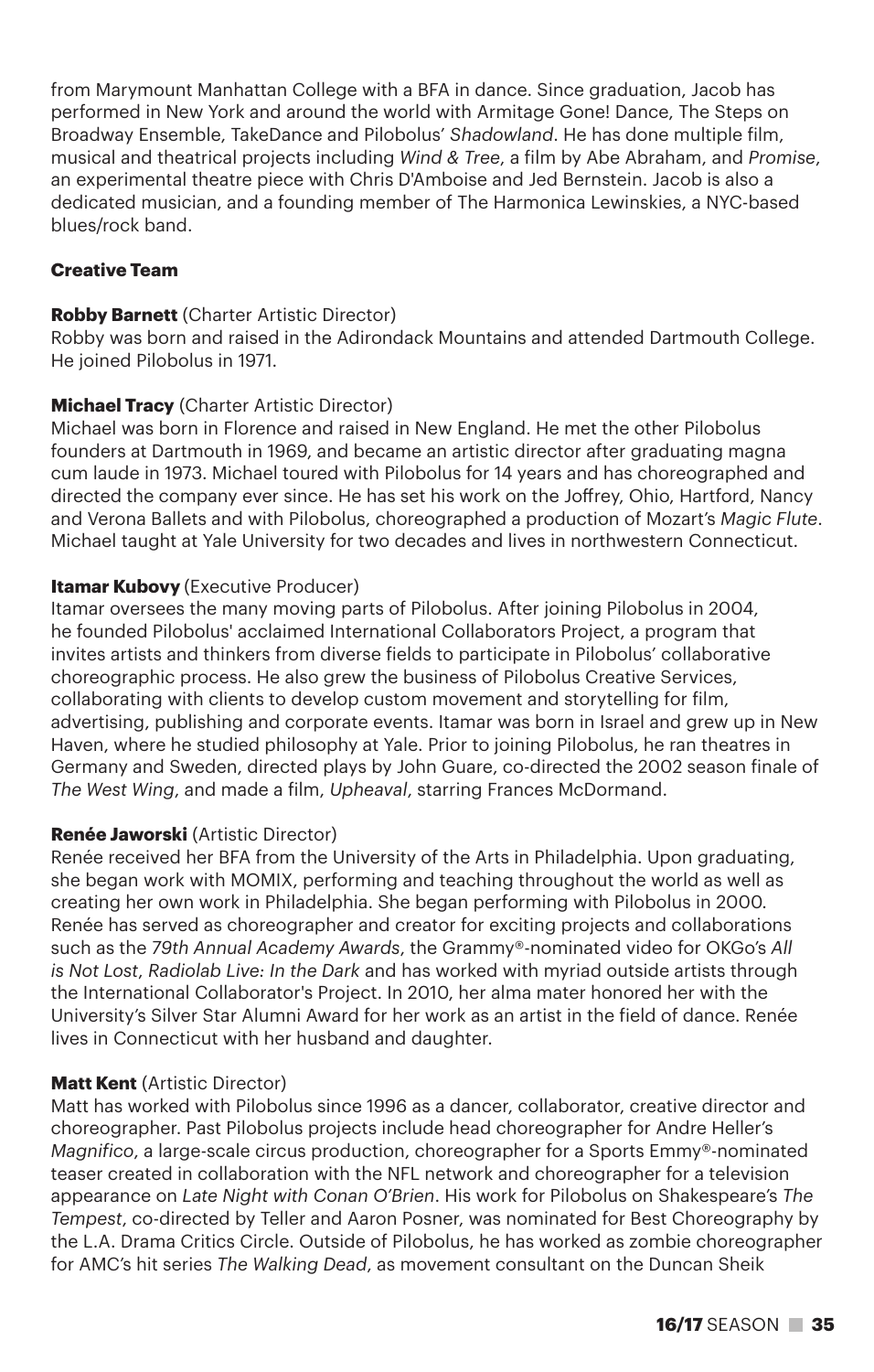musical, *Whisper House*, and created family and children's performances with Rob Kapilow. Matt lives in Connecticut with his wife and two sons.

# **Steven Banks** (Creative Collaborator)

Steven is the Emmy®-nominated head writer of *SpongeBob Squarepants*. He wrote and starred in the critically acclaimed one-man play *Home Entertainment Center* which aired on Showtime and won *L.A. Weekly*, Drama-Logue and Bay Area Critic's Circle Awards and is featured on HULU. He also created and starred in the national PBS series *The Steven Banks Show*. His young adult novel, *King of the Creeps*, was published by Knopf. His plays include *Love Tapes* (co-written with Penn Jillette) and New York productions of *Looking at Christmas* and *American Love Sex Death*. Film and TV credits include *Mom*, *My Crazy Ex-Girlfriend*, *The Aristocrats* and *The Jimmy Kimmel Show*. Steven is currently creating a show for The Disney Channel. He attended Ringling Bros. and Barnum & Bailey Clown College.

# **David Poe** (Composer)

David performed, composed and produced the music for *Shadowland* and *Shadowland 2: The New Adventure*. He has toured the world with the likes of Bob Dylan, Joan Baez and Tori Amos, and his songs have been recorded by several other artists, including T-Bone Burnett, Curtis Stigers, Oh Land, Ana Moura, Thomas Dybdahl, Grace Kelly, the cast of *Nashville*, Grace Potter and Daryl Hall. David's work also appears in a variety of film and television projects. He has scored numerous films and was named a composer fellow of the Sundance Institute in 2009. Solo recordings include his most recent effort *God & The Girl*, as well as *Shadowland* and *Shadowland 2*, *The Late Album*, *Love Is Red*, *The Copier: Music for Cedar Lake Contemporary Ballet* and his self-titled debut, produced by T-Bone Burnett. Hear the music from tonight's performance at davidpoemusic.com.

# **Mark Fucik** (Creative Director)

Mark is a native of Walnut Creek, California. He attended Rutgers University where he earned his BA in theater arts. He started dancing at 21 and hasn't looked back. He joined Pilobolus in 2001 and danced with the main company until 2005. Mark then began working with the company in many different capacities, performing with Pilobolus Creative Services, teaching and serving as Associate Creative Director. He has taught future generations of dancers in Pilobolus workshops, as well as in his own classes at colleges and universities around the U.S. He was excited to get back into the studio to create *Shadowland*, and toured with the original *Shadowland* cast for two years. He has spent the last five years as the Assistant Artistic Director of Alison Chase Performance. As always, Mark thanks his family and his patient and understanding husband Collin for all their love and support.

# **Neil Peter Jampolis** (Lighting Designer & Pilobolus Éminence Grise)

Neil has been designing for Pilobolus since 1975, creating more than 60 new works for the company. He has also had an active, fifty-year career as a set, lighting and costume designer for Broadway, where he has received four Tony® Award nominations and a Tony® Award, as well as for Off-Broadway, dance, regional theatre and opera, for which he also directs. His designs, large and small, have appeared on every continent. His most recent New York outing was lighting the Metropolitan Opera's *Iphigenie en Tauride*. Neil is a Distinguished Professor of Theater at UCLA.

# **Neil Patel** (Scenic Design)

Recent theater: *Father Comes Home From the Wars* (Parts 1, 2 & 3) Royal Court Theater London and *Mughal E Azam* NCPA Mumbai. Film: *Some Velvet Morning* (TriBeCa) and *Little Boxes* (Netflix). Television: *The Path* (Hulu) and *In Treatment* (HBO, Peabody Award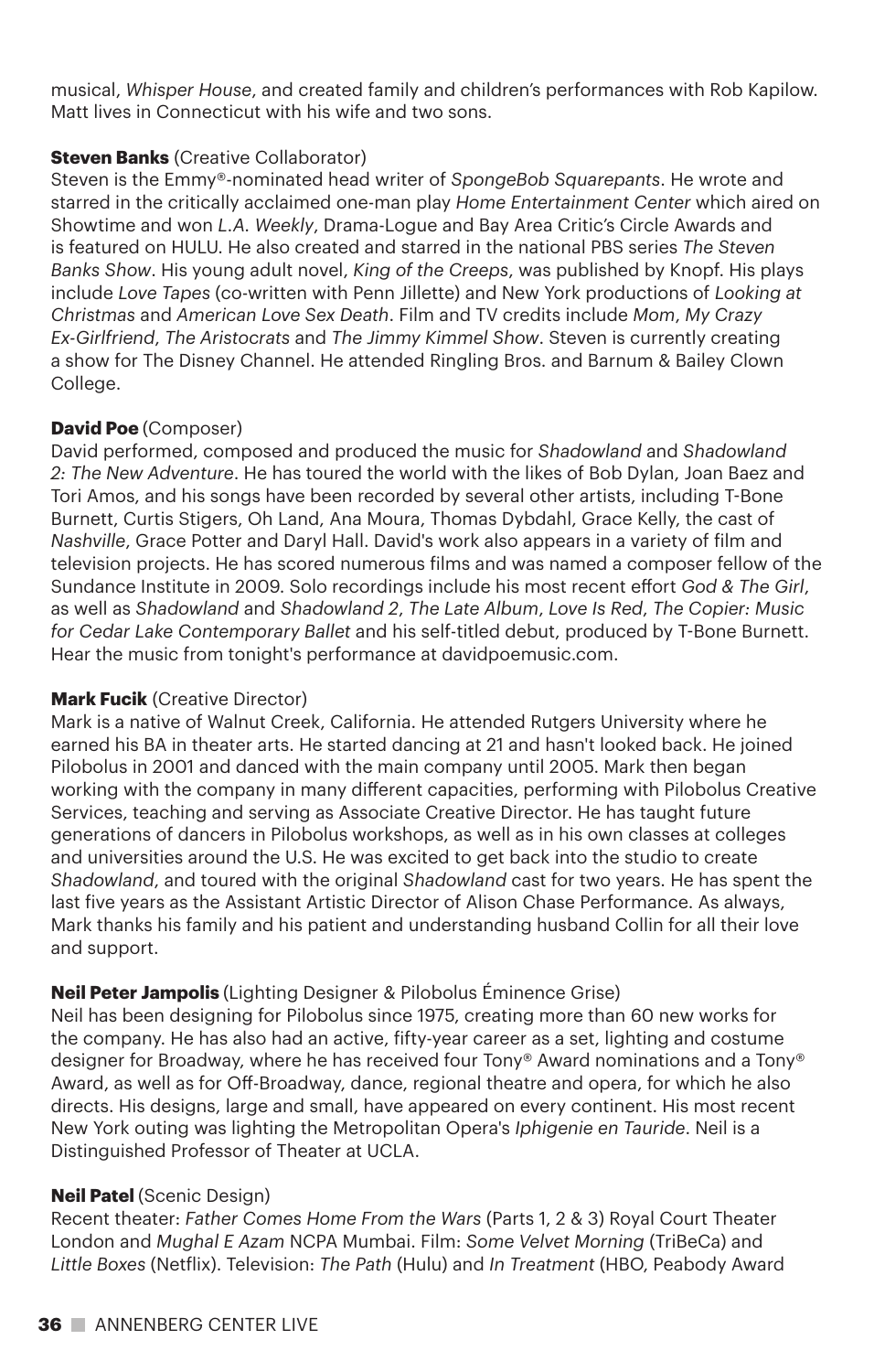Winning). Pilobolus: *Thresh/Hold* and *Shadowland*. Awards include: Obie Award for sustained excellence and Helen Hayes Award, Henry Hewes and Drama Desk nominations. His design for *This Beautiful City* was chosen for the 2011 American Exhibit at the Prague Quadrennial of Performance Design and Space.

## **Liz Prince** (Costume Designer)

Liz designs costumes for dance, theatre and film, and has designed costumes for numerous Pilobolus productions. Her costumes have been exhibited at The Cleveland Center for Contemporary Art, The New York Public Library for the Performing Arts, Snug Harbor Cultural Center, Rockland Center for the Arts and the 2011 Prague Quadrennial. She received a 1990 New York Dance and Performance Award (BESSIE) for costume design as well as a 2008 Charles Flint Kellogg Award in Arts and Letters from Bard College.

#### **Production Team**

#### **Shane Mongar** (Director of Production)

Originally from Chattanooga, Tennessee, Shane joined Pilobolus in 2008.

#### **Lindsay Carter** (Production Stage Manager)

Lindsay is from Cleveland, Ohio and received her Bachelor's degree in theatre production from Oakland University in Rochester Hills, Michigan. Lindsay has been stage managing and touring for almost 10 years with theatre and dance productions, including *The Nutcracker* with Ballet Hawaii and *The Illusionists* with Magic Space Entertainment. This is Lindsay's first season with Pilobolus.

#### **Erika Foley** (Stage Ops)

Erika is originally from South Florida and received her degree in stage management at FIU. She has resided in Washington, D.C. since 2014 where she has been working as the Resident Stage Manager at American Dance Institute. Erika has had the pleasure of working with many artists including Jane Comfort, Brian Brooks and Susan Marshall. She would like to thank her family, friends and Eric for their constant love and support.

#### **Yannick Godts** (Props Artisan)

Yannick started with Pilobolus in 2013 as a production intern and has been with the company ever since. In 2014, he joined the staff of *Shadowland* and has been to four continents with the show since then. When not on the road or in the Pilobolus studio, he lives in Washington, D.C. and works as a visual artist, graphic designer and lighting and scenic designer at large. He thanks his family for their encouragement and his friends for putting up with the fact that he's never home.

## **Paul Frydrychowski** (Lighting Supervisor)

Paul is a graduate of the School of Theatre and Dance at James Madison University. He has worked all over the world as a technician and designer including touring with ABT, Les Ballets Trockadero de Monte Carlo and *Einstein on the Beach*; as well as programming and running Taylor Mac's recent *A 24-Decade History of Popular Music* at St. Ann's Warehouse. Paul is the founding Executive Director of the Forum Theatre in Washington, D.C. He thanks everyone who has been there, though they may not be here.

#### **Pilobolus Staff**

Executive Producer: Itamar Kubovy Co-Artistic Directors: Renée Jaworski, Matt Kent Charter Artistic Directors: Robby Barnett, Michael Tracy Co-Executive Director, Development: Lily Binns